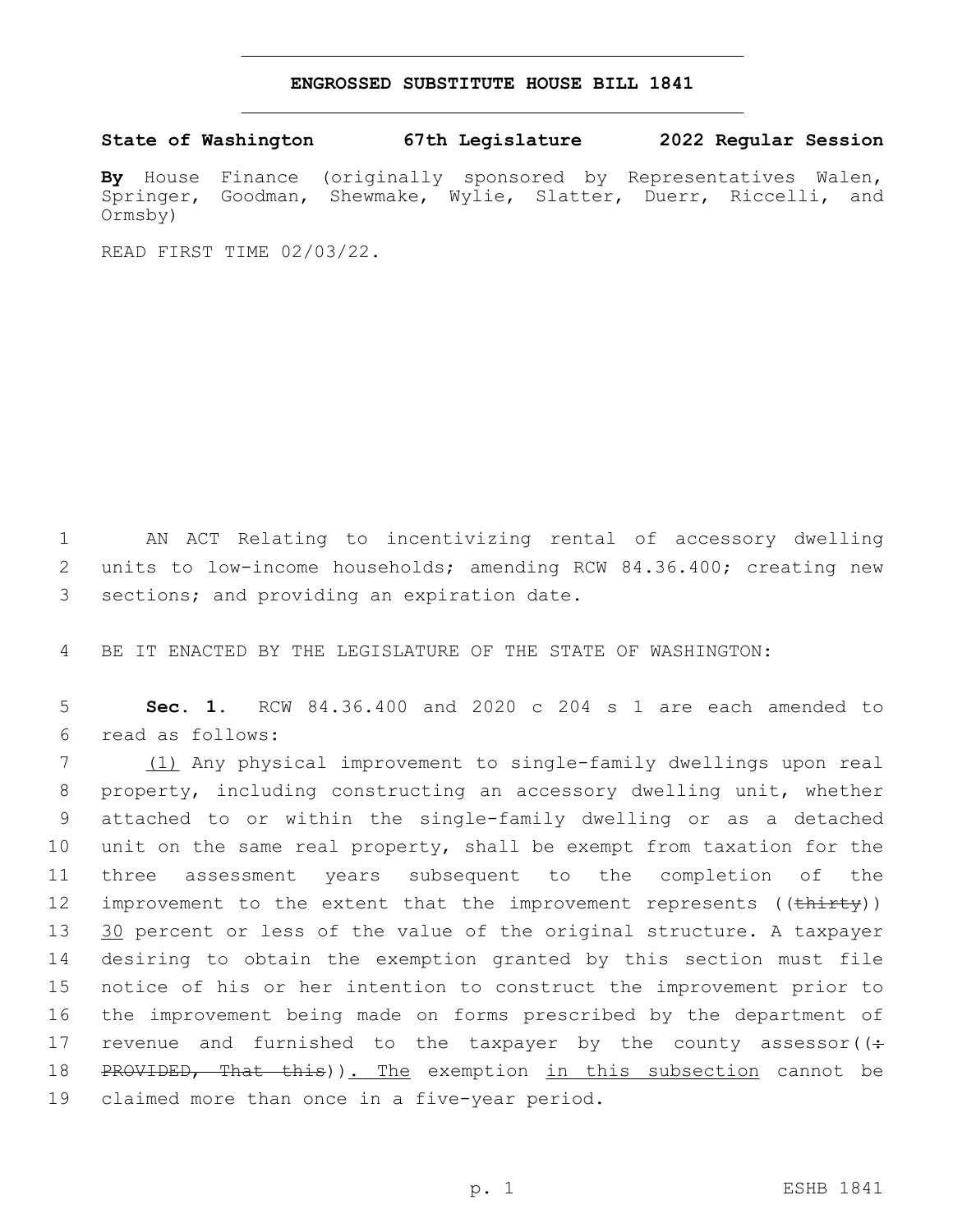The department of revenue shall promulgate such rules and regulations as are necessary and convenient to properly administer 3 the provisions of this ((section)) subsection (1). (2)(a) A county legislative authority may exempt from taxation the value of an accessory dwelling unit if the following conditions are met: (i) The improvement represents 30 percent or less of the value of 8 the original structure; (ii) The taxpayer demonstrates that the unit is maintained as a 10 rental property for low-income households. For the purposes of this subsection, "low-income household" means a single person, family, or unrelated persons living together whose adjusted income is at or below 60 percent of the median household income adjusted for 14 household size, for the county where the household is located, as reported by the United States department of housing and urban development; (iii) The taxpayer files notice of the taxpayer's intention to participate in the exemption program on forms prescribed by and furnished to the taxpayer by the county assessor; and (iv) Rent charged to a tenant does not exceed more than 30 21 percent of the tenant's monthly income. (b) An exemption granted under this subsection (2) may continue 23 for as long as the exempted accessory dwelling unit is leased to a low-income household. 25 (c) A county legislative authority that has opted to exempt accessory dwelling units under this subsection (2) may: (i) Allow the exemption for dwelling units that are attached to or within a single-family dwelling or are detached units on the same real property, or both; (ii) Collect a fee from the taxpayer to cover the costs of 31 administering this subsection (2); (iii) Designate administrative officials or agents that will verify that both the low-income household and the taxpayer are in compliance with the requirements of this subsection (2). The designated official or agent may not be the county assessor but may include housing authorities or other qualified organizations as determined by the county legislative authority; and (iv) Determine what property tax and penalties will be due, if any, in the case of a finding of noncompliance by a taxpayer.